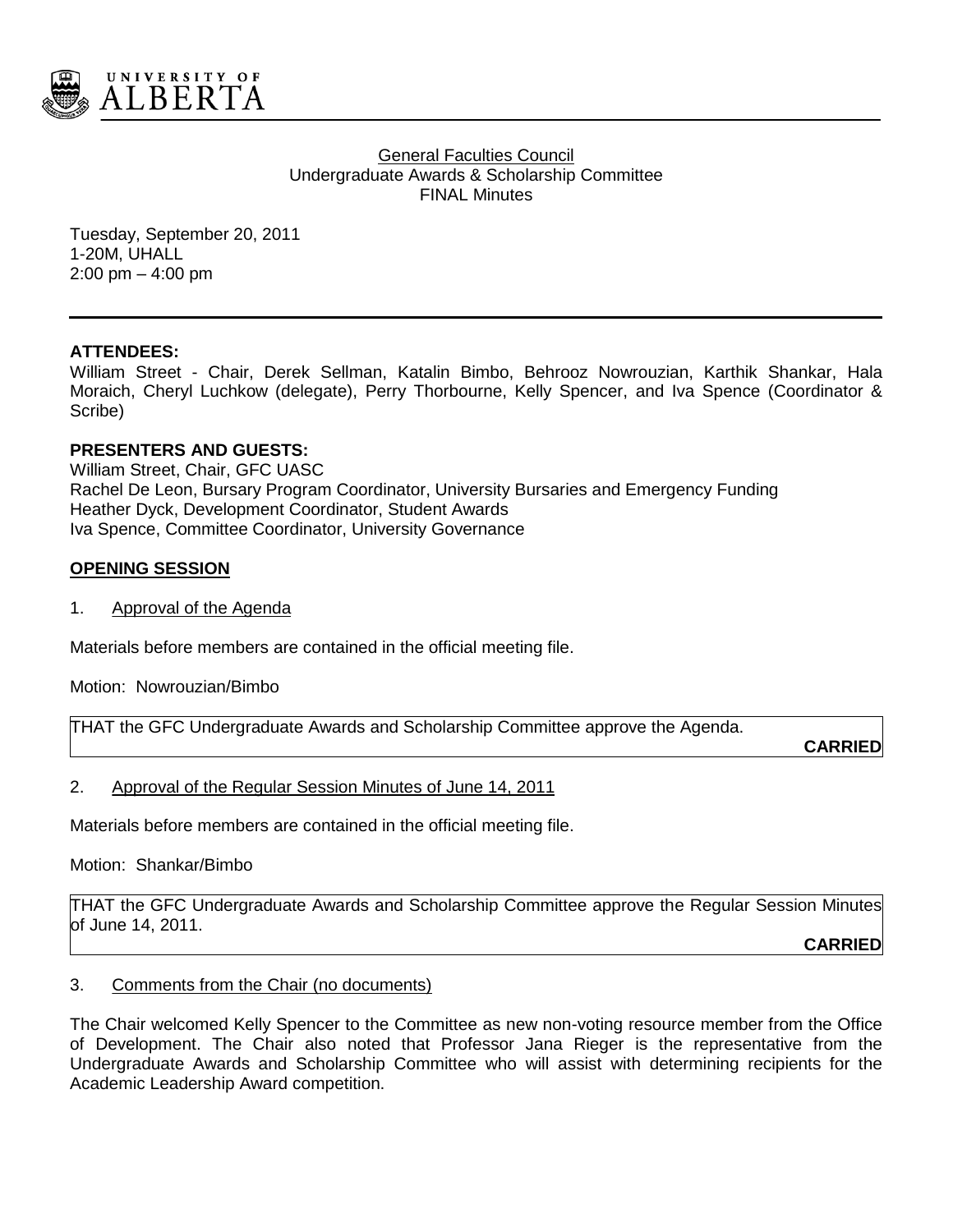# 4. Orientation and Kick-off (no documents)

*Presenters:* Iva Spence, Committee Coordinator, University Governance

Ms Spence provided a formal orientation, aided by a web-based presentation, to members, highlighting the following: UASC Terms of Reference, GFC and GFC Standing Committee Terms of Reference; samples of GFC UASC Agendas, Minutes, and Outlines of Issue; and other relevant resource documentation upon which members can draw as they perform their duties on GFC UASC. She also provided a brief explanation of the differences between scholarships and awards.

## **ACTION ITEMS**

5. New Undergraduate University Bursaries and Emergency Funding (UBEF) Bursary for Approval (September 20, 2011)

Materials before members are contained in the official meeting file.

*Presenter:* Rachel De Leon, Bursary Program Coordinator, University Bursaries and Emergency Funding

*Purpose of the Proposal:* Approve new undergraduate bursaries.

New University Bursaries and Emergency Funding (UBEF) Bursaries for approval (September 20, 2011)

- 1. Project Management Institute (PMI) Bursary
- 2. Ross and Margaret Woodman Student Bursary

*Discussion:* A few editorial changes were noted by the Committee.

## Motion: Sellman/Bimbo

THAT the GFC Undergraduate Awards and Scholarship Committee approve, under delegated authority from General Faculties Council, new undergraduate bursaries, as set forth in Attachment 2 and as amended, to be effective immediately.

**CARRIED**

### 6. New Undergraduate Student Awards and Scholarships For Approval (September 20, 2011)

Materials before members are contained in the official meeting file.

*Presenter:* Heather Dyck, Development Coordinator, Student Awards

*Purpose of the Proposal:* Approve new undergraduate awards and scholarships

New Undergraduate Awards and Scholarships for Approval (September 20, 2011)

- 1. RBC/Royal Eagle Award for Aboriginal Students
- 2. Arthur R Klimchuk Memorial Award in Geology
- 3. Together with Totem Award
- 4. Saudi Arabia Partnership Scholarship
- 5. Harvard Broadcasting Entrance Award in Music
- 6. Harvard Broadcasting Performance Award in Music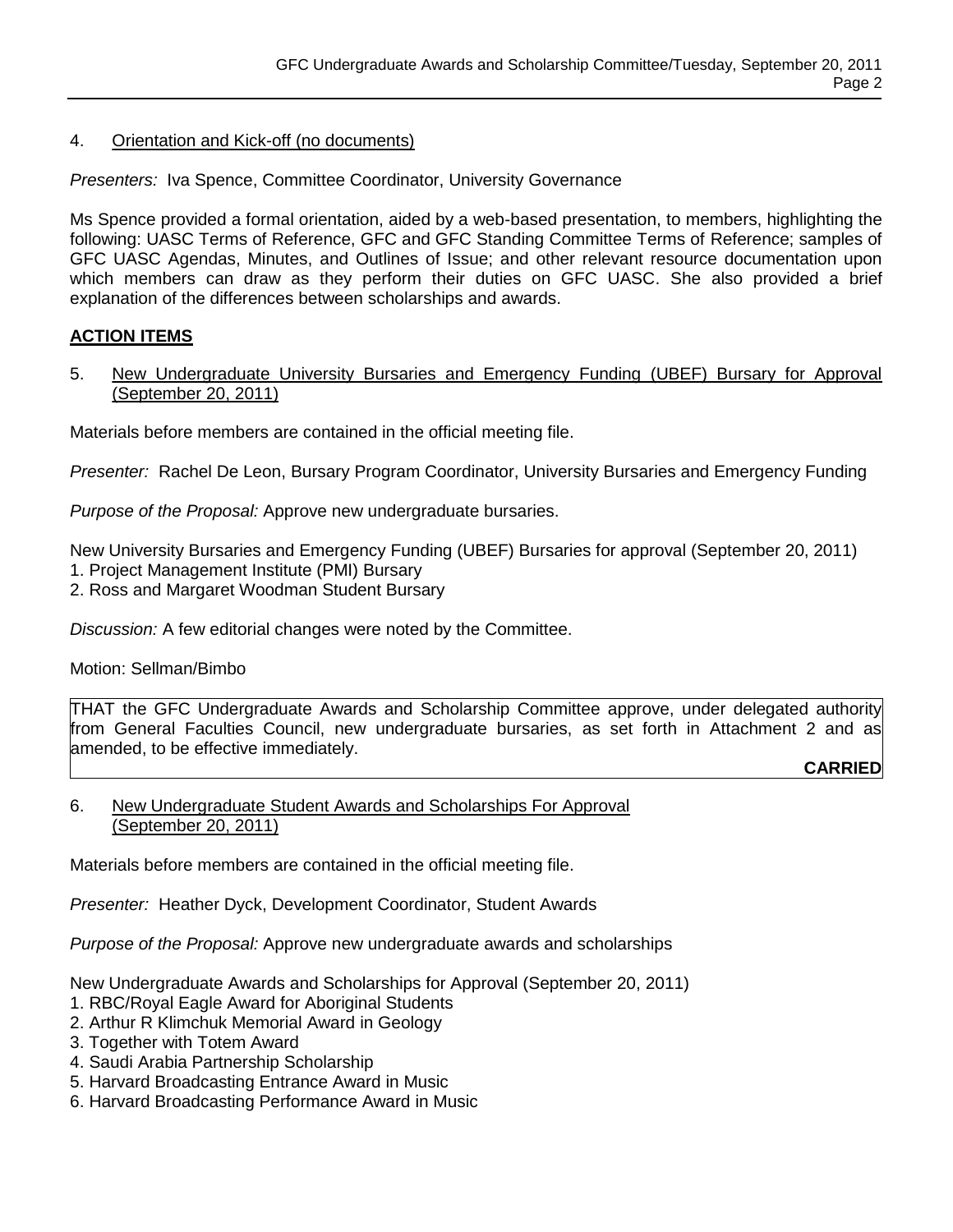- 7. Harvard Broadcasting World Sound Art Scholarship in Music
- 8. International Advanced Placement Scholarship
- 9. Operations Management Club Award of Excellence
- 10. Dr Samer Aldandashi Award in Islamic Studies
- 11. Badar Haque Award in Islamic Studies
- 12. Hamadeh Award in Islamic Studies
- 13. Jivanjee-Rahemtulla Award in Islamic Studies
- 14. Mohammed Sid "Jim" Tarrabain Scholarship in Islamic Studies
- 15. Mohammad Shuaib Award in Islamic Studies
- 16. Douglas & Kathleen Ritchie Award in Obstetrics & Gynaecology
- 17. Sigurd Balfour Scholarship in Medicine

*Discussion:* A few editorial changes were noted by the Committee, in addition to discussion surrounding Award numbers 3, 5, and 7.

Award number 3: The Office of the Registrar was to confirm if *TOGETHER WITH TOTEM* is a company logo and therefore should not be standardized; subsequently it was confirmed that this is a company logo and should remain as noted in the *Donor Descriptions*.

Award number 5: The Committee approved this award in principle pending confirmation that there will be an application process, in addition to a nomination process. [Subsequent to the GFC UASC meeting the Office of the Registrar informed the Committee Coordinator that they were unable to confirm with the Department the change requested by the Committee when this award was approved in principle; as a result, this award will be brought forward to the Committee for consideration at a later date.]

Award number 7: The issue of "preference given to a student with financial need" as opposed to "preference given to a student with demonstrated financial need" was discussed by the Committee. It was agreed by the Committee that "preference" be replaced by "demonstrated" financial need to ensure that there is a mechanism for measuring financial need.

The criteria surrounding "demonstrated financial need" will be brought forward by the Office of the Registrar to the Committee for discussion at a later date.

Motion: Sellman/Shankar

THAT the GFC Undergraduate Awards and Scholarship Committee approve, under delegated authority from General Faculties Council new undergraduate awards and scholarships, as set forth in Attachment 2 and as amended, to be effective immediately.

**CARRIED**

#### 7. Approval of Amendments to Existing Undergraduate Student Awards and Scholarships (September 20, 2011)

Materials before members are contained in the official meeting file.

*Presenter:* Heather Dyck, Development Coordinator, Student Awards

*Purpose of the Proposal:* To approve amendments to existing undergraduate awards and scholarships.

Existing Undergraduate Awards and Scholarships for Approval (September 20, 2011)